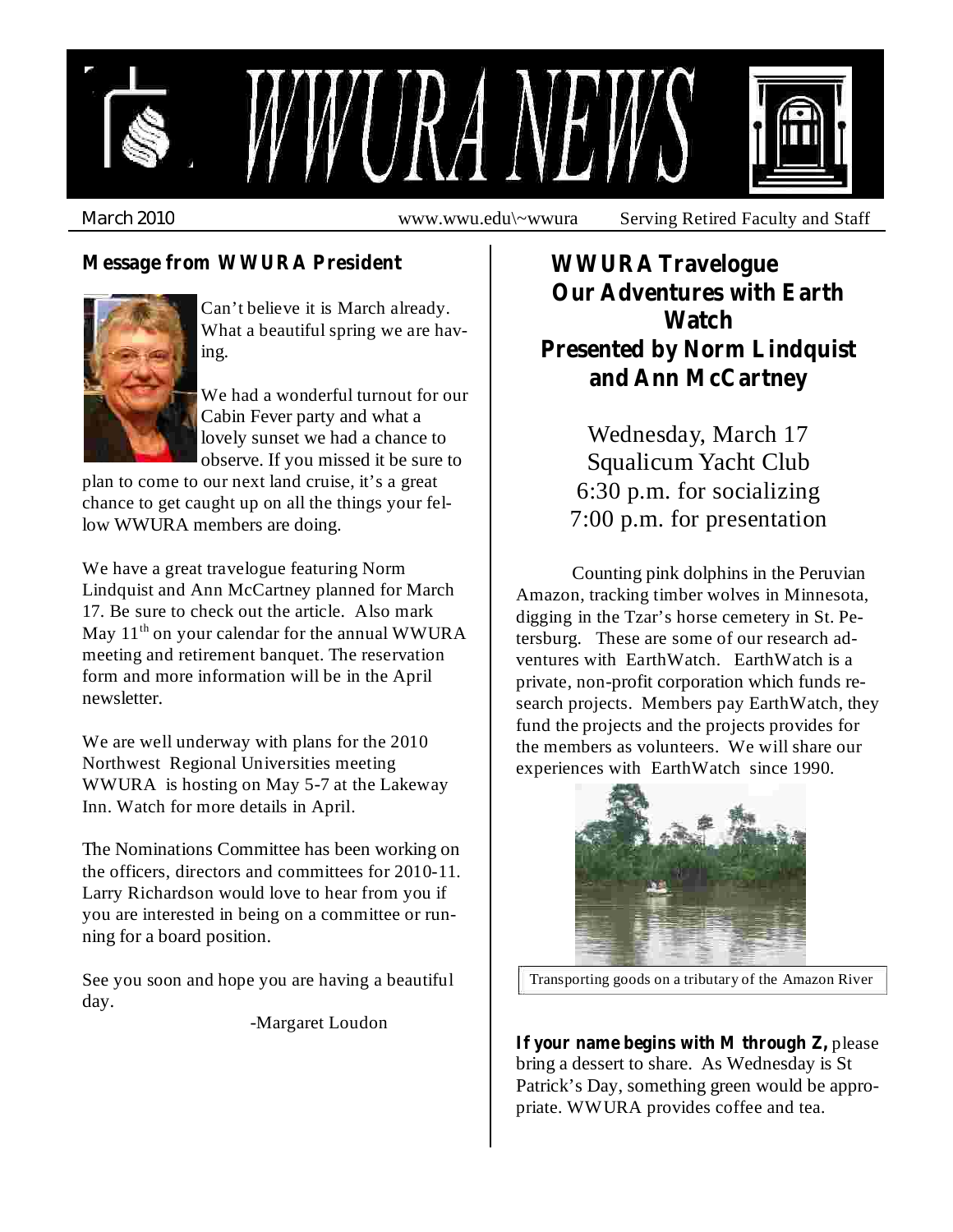# *HEALTH NOTES* **by Evelyn Ames** *Rounding Third and Moving -- for Healthy Living*

"Keep on truckin" makes for living healthily longer, so they say! The January 2010 issue of *Circu*lation: Journal of the American Heart Association reported data from an Australian study that "found that every hour spent in front of the television per day brings with it an 11 percent greater risk of premature death from all causes, and an 18 percent greater risk of dying from cardiovascular disease."

"Compared with people who watched less than two hours of television daily, those who watched more than four hours a day had a 46 percent higher risk of death from all causes and an 80 percent increased risk for CVD-related death. This association held regardless of other independent and common cardiovascular disease risk factors, including smoking, high blood pressure, high blood cholesterol, unhealthy diet, excessive waist circumference, and leisure-time exercises." The researchers suggested that sedentary behavior (e.g., sitting at computer or reading without moving for extended periods of time) may pose health risks. Lead researcher David Dunstan said "even if someone has a healthy body weight, sitting for long periods of time still has an unhealthy influence on their blood sugar and blood fats." People go from sitting in a chair to sitting in a car to sitting to watch television to sitting to eating to sitting to reading, etc.! Question: Why not try tapping your feet while reading or watching TV? You burn calories!

The benefits of exercise have been long established, but researchers wanted to know what happens when people sit too much. The study focused on television watching since it is the most common sedentary activity carried out in the home. The findings applied to both obese and overweight people as well as those with a healthy weight. "What has happened is that a lot of the normal activities of daily living that involved standing up and moving the muscles in the body have been converted to sitting," Dunstan said. "Technological, social, and economic changes mean that people don't move their muscles as much as they used to - consequently the levels of energy expenditure as people go about their lives continue to shrink. Prolonged periods of sitting are suggested to have an unhealthy influence on blood sugar and blood fat levels.

**Determinates of physical activity (exercise) in older adults** . Various studies report that personal characteristics (e.g., motivations, self-efficacy, health status, exercise history and skill in performing physical activity) and environmental characteristics (e.g., access, cost, time barriers, and social/cultural supports) influence a person's physical activity behavior. The determinants within the "personal characteristics" category were found to be most important when exercise plans were designed for older adults ( *Journal of Rehabilita*tion Research and Development, Jan/Feb 2002). Experts rated biomedical status as the most important determinant. The status of health of older adults has an impact on how likely they are to initiate and adhere to exercise. Healthy adults, those with few illnesses or injuries, are more likely to be active and to stay in an exercise program than are people with medical complications. Older adults who are overweight are less likely to stay with a vigorous program but are more likely to respond to moderate activities such as a walking program. The conclusions to the study reported in the above mentioned journal were the following: "Expert health professionals identified biomedical status, past exercise participation, and education, in order of decreasing priority, as most important during the initiation phase. During the adherence phase, the most important determinants were prioritized as biomedical status, then past exercise participation, and finally, SES (socio-economic status)." The researchers concluded that healthier older adults who have a history of exercise are more likely to start and maintain an exercise plan, as well as educating older adults on the benefits of exercise increases the likelihood of them initiating and adhering to an exercise prescription.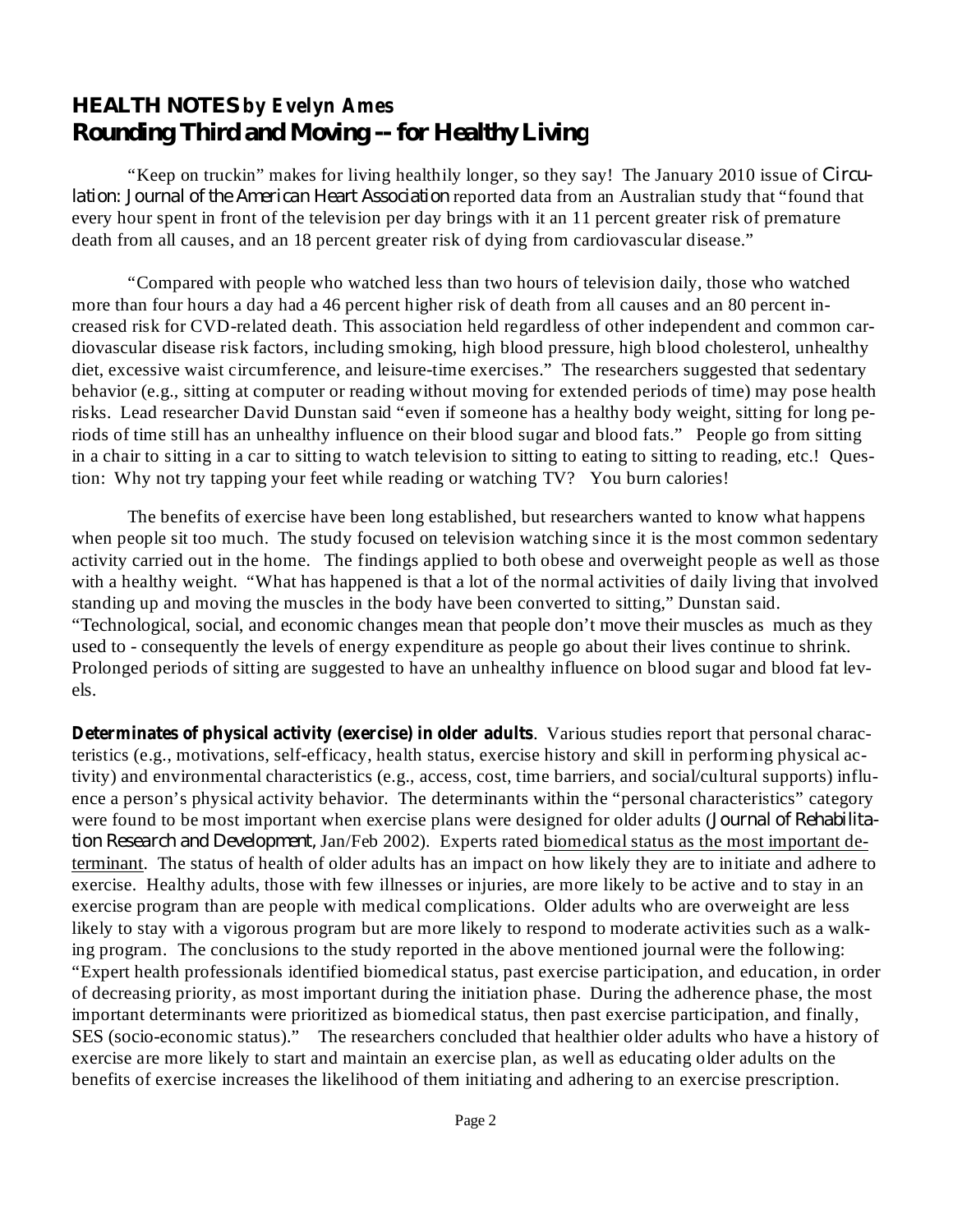**Cognitive Behavior Therapy (CBT and its effect on maintaining exercise:** J. K. Schneider ( *Journal of* Gerontological Nursing, April 2004) taught an "experimental group of older adults to recognize negative thoughts related to exercise and to counter these thoughts with more positive ones. She found that CBT was "moderately effective in improving several components of self reported exercise behavior and mildly effective in improving exercise behavior overall." The three fundamental propositions of CBT are (1) cognitions affect behavior (self-regulation), (2) cognitions (interpretations) may be monitored and altered, and (3) behavior change may be produced through cognitive change (self-regulation). The following table provides an example of thoughts about exercising as it relates to CBT. It is suggested the reader incorporate the third column (My Behavior) as a means of increasing daily physical activity.

| <b>Exercise situation</b>                                                                 | Thoughts about the situation                                                                       | My behavior                                                                                                                                                                                            |
|-------------------------------------------------------------------------------------------|----------------------------------------------------------------------------------------------------|--------------------------------------------------------------------------------------------------------------------------------------------------------------------------------------------------------|
| Very warm summer's day. It is too hot<br>to exercise outside.                             | I'll go to the mall and walk laps. I'll<br>take my walkman to help pass time.                      | I walked 2 miles and listened to a<br>book on tape!                                                                                                                                                    |
|                                                                                           |                                                                                                    |                                                                                                                                                                                                        |
| Very busy day of volunteer work. Didn't<br>get home until 5:00 pm                         | Exercising takes too much work. I'll<br>take a nap and eat dinner. Maybe I'll<br>exercise tomorrow | I did not exercise today. Maybe I<br>should have thought. "Since today was<br>very busy and I plan to walk tomorrow<br>morning, I can still do 20 minutes of<br>theraband exercises while I watch TV." |
| My friend just called to say she isn't<br>feeling well and can't walk with me to-<br>day. | I'm disappointed but I think I need to<br>walk today, even if by myself.                           | I walked for 20 minutes around my<br>neighborhood by myself.                                                                                                                                           |

#### **Example of a Thought Log** *Journal of Geriatric Physical Therapy Vol. 28; 2:05*

Physical Activity Guidelines for Americans (U.S. Dept. HHS) recommend muscle –strengthening activities for all major muscle groups two or three times a week and at least two and half hours a week of moderate intensity or one hour and 15 minutes a week of vigorous intensity aerobic physical activity. New research suggests more is better. One caveat: if a person has been leading a sedentary life, adding physical activity to daily living needs to be done gradually. Pumping the weights or riding furiously on a stationary bike often results in pain and sickness which leads to a person stopping working out!



**Newsletter Question/Activity of the Month:** Rank order (most to least) these nuts in order of nutritional value: pecans, almonds, walnuts, cashews, hazelnuts, pistachios and peanuts. Answer somewhere in this newsletter!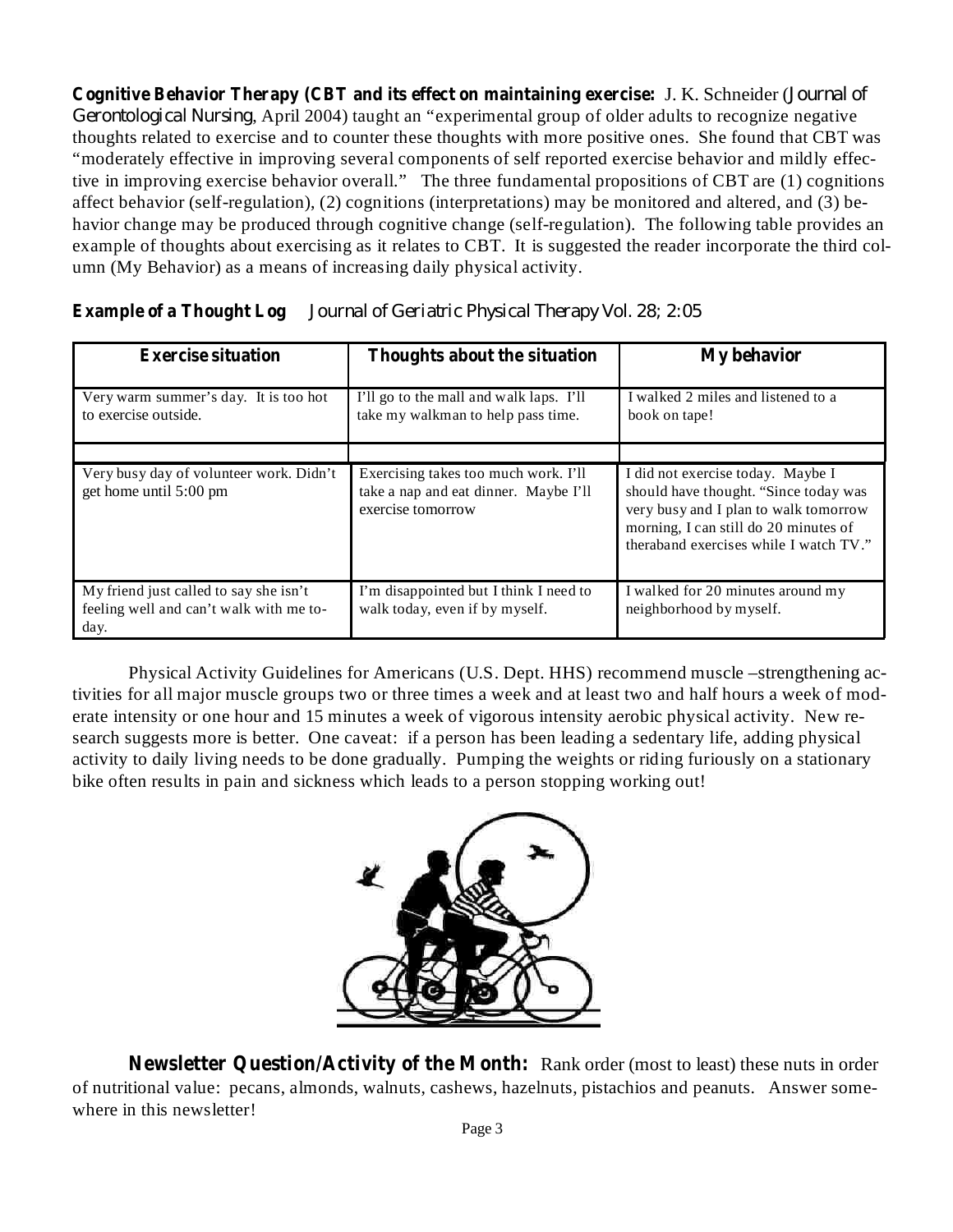#### **WWURA Interest Groups**

WWURA'S interest groups are open to all. anyone who is interested. If there is a group you would like to become a part of, call the contact person. If you have an idea for another interest group, call Barb Evans650-9724. Interest group meetings for March are listed below:

BOOK GROUP - Donna Rochon, 647-2301, djrochon1@comcast.net Meet at Evelyn Mason's, 914 17th St., 3rd Tuesday at 2:30 p.m. March. 16, The book is *The Book Thief* by Markus Zusak April 20, The book is *Burr:a Novel* by Gore Vidal

OPERA GROUP - Evelyn Ames, 734-3184

The Metropolitan Opera's Live in HD broadcast is shown at the Lincoln Theatre in Mount Vernon at 10:00 am. Call Evelyn if you need a ride or can drive. Mar. 27, Hamlet May 1, Armida

BRIDGE GROUP - Barb Evans, 650-9724 The bridge group meeting is Mar. 23 at 1:30 Location to be announced.

BIKING - will resume soon.

DOWNHILL SKIING - Charlie Way, 734-0649 Call Charlie if you are interested.

INFORMAL DINING - We will start meeting in March. Call Barb Evans, 650-9724 if you would like to be added to the list.

#### **Membership Update**

For those of you who picked up the new 2010 WWURA Membership Roster at our February lunch, please note the following changes and additions in your copy of that list. Rosters also will be available at the March 17 travelogue and the May 11 spring banquet honoring new retirees.

New/renewed and address changes Hinckley, Caryl; 1804 Taylor Ave, Bellingham WA 98225-6740, 734-3728 carylchinckley@hotmail.com Hogan, Eleanor; 1621 Eldridge Ave,, Bellingham WA 98225-2802, 671-1742 Hovenier, Peter & Ann; 4843 Village Drive, Bellingham, WA 98226, 734-8444 phovenier@nicetiger.com Kirchgatter, Nancy & Larry; 5652 Hudson Lane, Ferndale, WA 98248-9131, 384-4770 ldknlk@clearwire.net Maché, Ulrich & Britta; 206 Forest Lane, Bellingham, WA 98225, 738-3563 ulbrit@comcast.net Payne, Ethelyn; 345 Cove Road, Bellingham, WA 98229-8924, 734-4972 ethpayne@hotmail.com Schwartz, Sy and Hughes, Linda; 2926 Cornwall Ave, Bellingham, WA 98225-1816, 676-1926 sylin927@eartlink.net Scott, Jim & Barta; 7382 Halibut Drive, Blaine, WA 98230-9091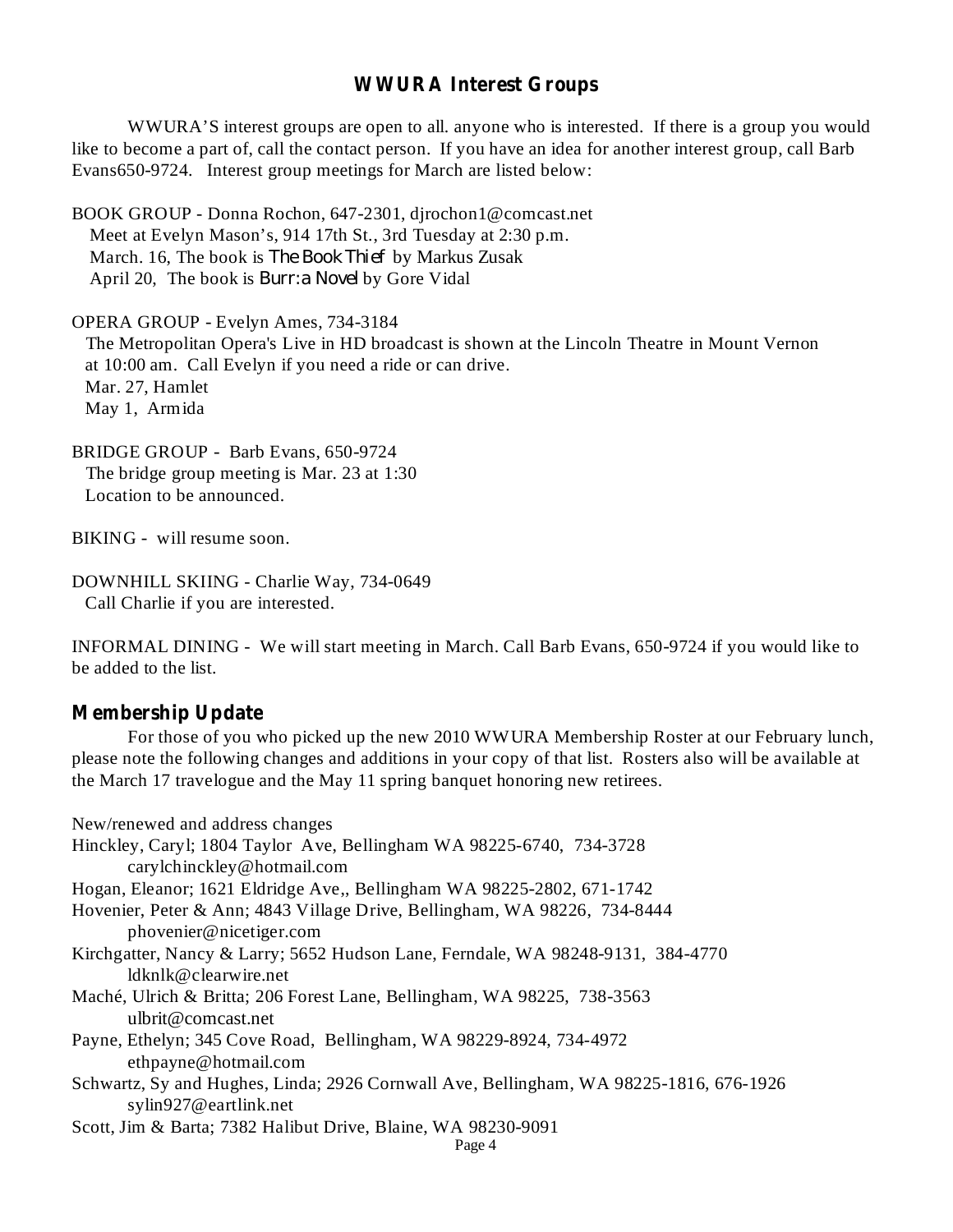# **Danube River Holiday Markets Trip Reunion**

A pleasant evening of good food and fellowship was enjoyed on February 19 by those who were on the Uniworld holiday markets cruise in December 2009. It was fun to hear some of the favorite memories and to look at albums. Margaret Woll showed accumulated pictures from trip participants which she and John will eventually share with our group. Thank you to Joyce Wilson for all her work to make the trip go smoothly. All 19 of us had a great time on the cruise.

# **No July Cruise for WWURA and Friends** *Deutschland*

Participation has been postponed by the WWURA travel group in the July 2010 Music Gala aboard Peter Deilmann Cruises' ms Deutschland. The Deilmann business transition from satellite offices in the US and Great Britain has taken much longer than expected. We prefer to wait until a smooth experience is assured. Thus, Kathy and her group will not be on the Norwegian coastal voyage this summer.

Reported by Kathy Whitmer

## **Book and Film Corner**

Lynne Masland

Thanks to Evelyn Wright and the *Wall Street Journal* for providing a list of the 10 best retirement films of all time – films in which retirees, or the idea of retirement, play a central role. I'll offer a few this month and more the next.

"About Schmidt" (2002) stars Jack Nicholson as Warren Schmidt, a newly retired insurance actuary and widower. With no spouse, no job and no purpose, he climbs into a 35-foot Winnebago (which he and his wife had planned to use in retirement) and begins a poignant search for life. Both he and Kathy Bates, which whom he memorably shares a hot tub in the film, were nominated for Oscars.

"Cocoon" (1985) brings together a group of listless retirees and a cluster of hearty aliens, the Antareans, creating a tender and at times very funny look at later life in America. Don Ameche, 77, won an Oscar for best supporting actor."Going in Style" (1979). Three retirees, played by George Burns, Art Carney and Lee Strasberg, live together in an apartment in Queens, N.Y., subsisting primarily on Social Security checks. Days are spent on a nearby park bench feeding the pigeons. To relieve boredom and earn a few dollars, they decide to rob a bank. A comedy, the film offers a frank, sometimes heartbreaking portrait of later life.

## **Answer to "nut" activity:**

- 1. Almonds--highest fiber content; vitamin E
- 2. Filberts (hazelnuts)--high in tryptophan; vitamin E; may be good for sleep
- 3. Peanuts (actually not a nut; are legumes)
- 4. Chestnuts—low in fat
- 5. Pistachios
- 6. Walnuts—greatest concentration of omega-3-fatty acids
- 7. Cashews
- 8. Pecans